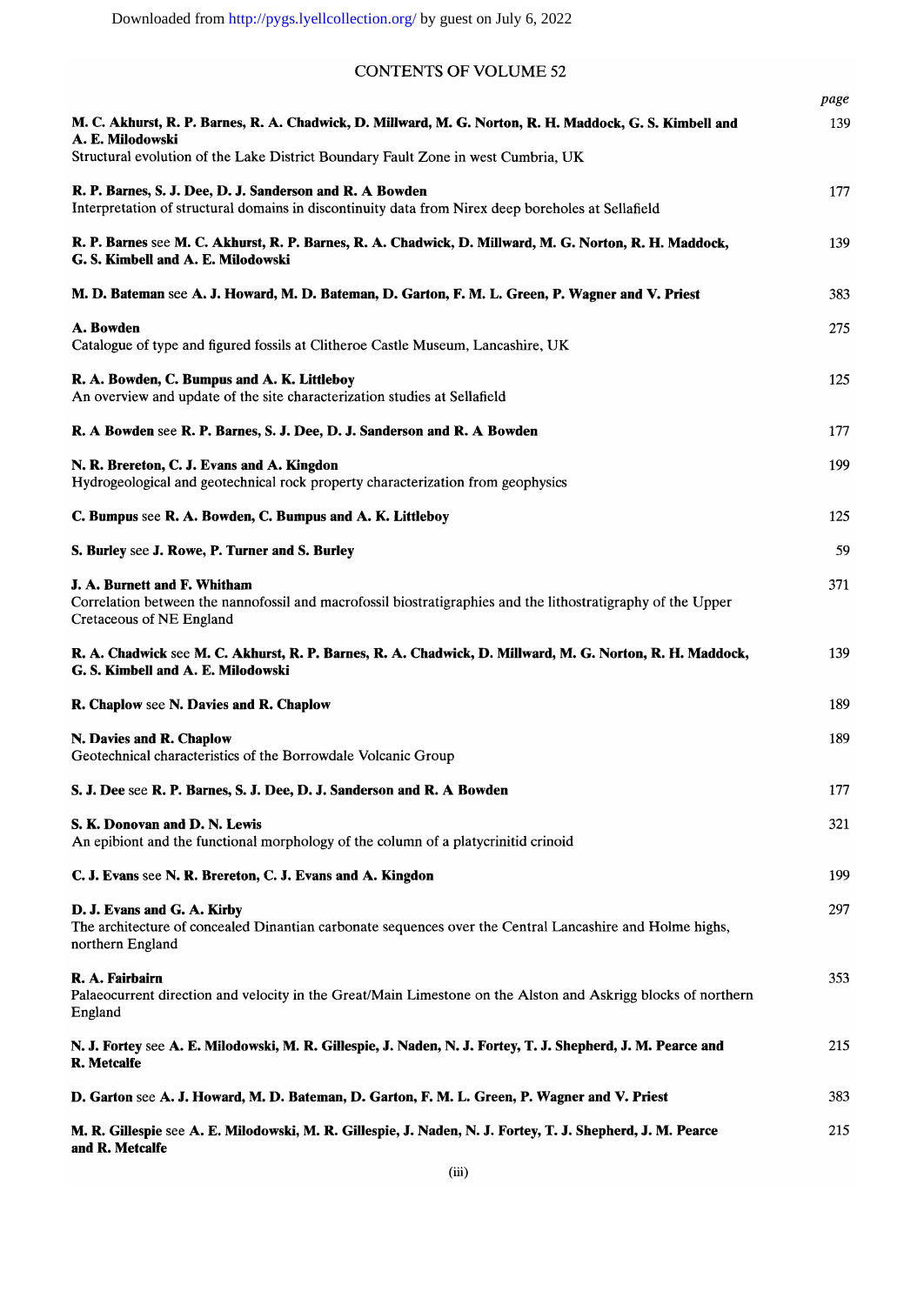**CONTENTS** 

## **CONTENTS OF VOLUME 52 (continued)**

| F. M. L. Green see A. J. Howard, M. D. Bateman, D. Garton, F. M. L. Green, P. Wagner and V. Priest                                                                                                                                     | 383 |
|----------------------------------------------------------------------------------------------------------------------------------------------------------------------------------------------------------------------------------------|-----|
| J. C. Gutmanis, G. W. Lanyon, T. J. Wynn and C. R. Watson<br>Fluid flow in faults: a study of fault hydrogeology in Triassic sandstone and Ordovician volcaniclastic<br>rocks at Sellafield, north-west England                        | 159 |
| D.W. Holliday<br>Palaeotemperatures, thermal modelling and depth of burial studies in northern and eastern England                                                                                                                     | 337 |
| D. W. Holliday and J. G. Rees<br>Recent advances in the understanding of the geology of west Cumbria: II. Convenors' review                                                                                                            | 121 |
| A. J. Howard, M. D. Bateman, D. Garton, F. M. L. Green, P. Wagner and V. Priest<br>Evidence of Late Devensian and early Flandrian processes and environments in the Idle Valley at Tiln, North<br>Nottinghamshire                      | 383 |
| G. S. Kimbell see M. C. Akhurst, R. P. Barnes, R. A. Chadwick, D. Millward, M. G. Norton, R. H. Maddock,<br>G. S. Kimbell and A. E. Milodowski                                                                                         | 139 |
| A. Kingdon see N. R. Brereton, C. J. Evans and A. Kingdon                                                                                                                                                                              | 199 |
| G. A. Kirby see D. J. Evans and G. A. Kirby                                                                                                                                                                                            | 297 |
| G. W. Lanyon see J. C. Gutmanis, G. W. Lanyon, T. J. Wynn and C. R. Watson                                                                                                                                                             | 159 |
| D. N. Lewis see S. K. Donovan and D. N. Lewis                                                                                                                                                                                          | 321 |
| A. K. Littleboy see R. A. Bowden, C. Bumpus and A. K. Littleboy                                                                                                                                                                        | 125 |
| R. H. Maddock see M. C. Akhurst, R. P. Barnes, R. A. Chadwick, D. Millward, M. G. Norton, R. H. Maddock,<br>G. S. Kimbell and A. E. Milodowski                                                                                         | 139 |
| P. L. Manning see M. Romano, M. A. Whyte and P. L. Manning                                                                                                                                                                             | 361 |
| N. Meller                                                                                                                                                                                                                              | 243 |
| The metamorphic history of the Borrowdale Volcanic Group: a petrographic study                                                                                                                                                         |     |
| R. Metcalfe see A. E. Milodowski, M. R. Gillespie, J. Naden, N. J. Fortey, T. J. Shepherd, J. M. Pearce and R. Metcalfe                                                                                                                | 215 |
| A. E. Milodowski, M. R. Gillespie, J. Naden, N. J. Fortey, T. J. Shepherd, J. M. Pearce and R. Metcalfe<br>The petrology and paragenesis of fracture mineralization in the Sellafield area, west Cumbria                               | 215 |
| A. E. Milodowski see M. C. Akhurst, R. P. Barnes, R. A. Chadwick, D. Millward, M. G. Norton, R. H. Maddock,<br>G. S. Kimbell and A. E. Milodowski                                                                                      | 139 |
| D. Millward see M. C. Akhurst, R. P. Barnes, R. A. Chadwick, D. Millward, M. G. Norton, R. H. Maddock,<br>G. S. Kimbell and A. E. Milodowski                                                                                           | 139 |
| S. F. Mitchell and C. J. Underwood<br>Lithological and faunal stratigraphy of the Aptian and Albian (Lower Cretaceous) of the Type Speeton Clay,<br>Speeton, north-east England                                                        | 277 |
| S. Mitchell, C. J. Underwood and G. D. Price<br>Discussion of 'Isotopic variation in fossils and matrix of the Cretaceous Red Chalk at Speeton and South Ferriby,<br>Yorkshire, England' Proceedings, Vol.52, part 1, pp 107-112, 1998 | 325 |
| S. F. Mitchell see C. J. Underwood, S. F. Mitchell and C. J. Veltkamp                                                                                                                                                                  | 269 |
| J. Naden see A. E. Milodowski, M. R. Gillespie, J. Naden, N. J. Fortey, T. J. Shepherd, J. M. Pearce and R. Metcalfe                                                                                                                   | 215 |
| M. G. Norton see M. C. Akhurst, R. P. Barnes, R. A. Chadwick, D. Millward, M. G. Norton, R. H. Maddock,<br>G. S. Kimbell and A. E. Milodowski                                                                                          | 139 |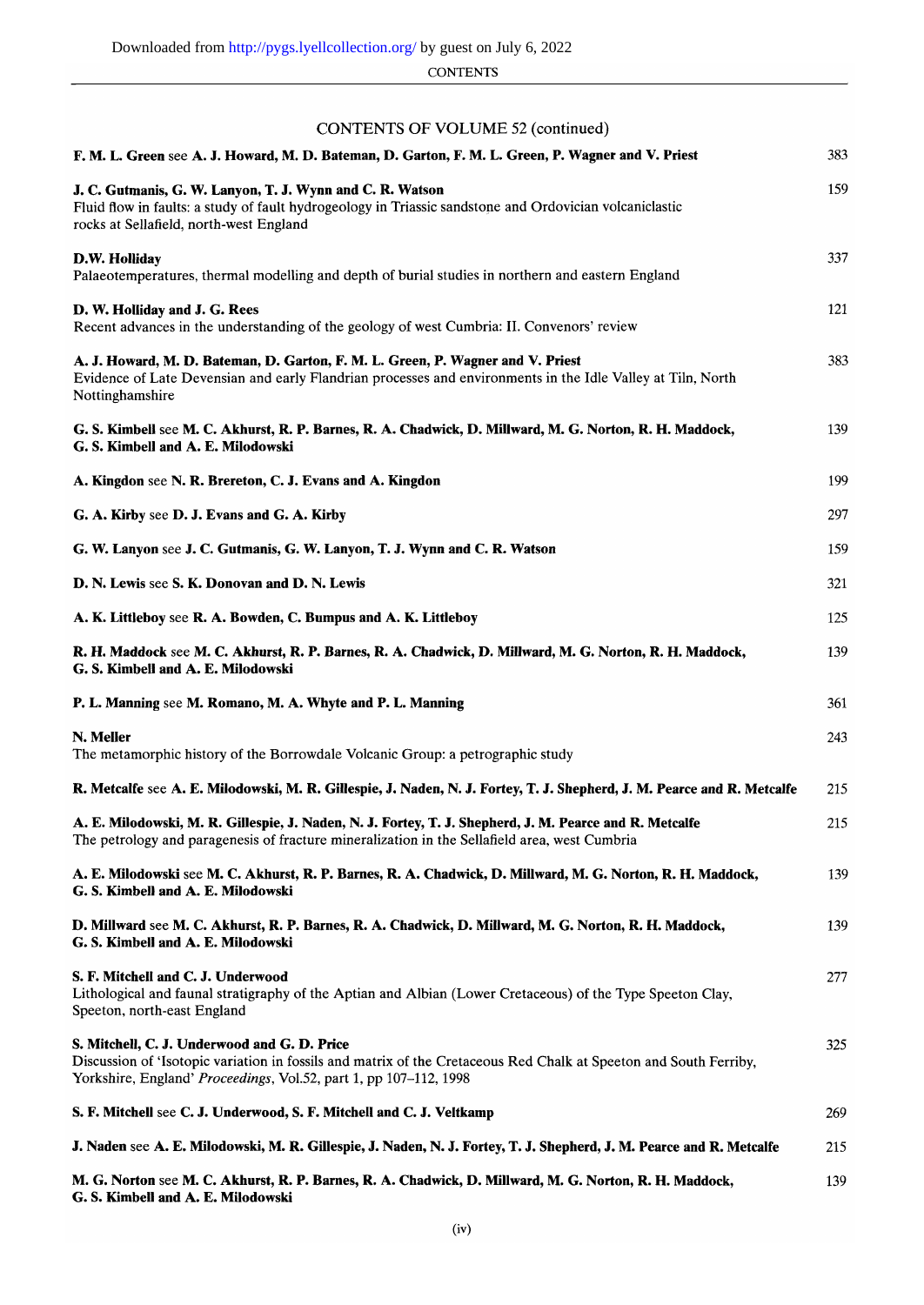**CONTENTS** 

## **CONTENTS OF VOLUME 52 (continued)**

| C. A. Nuttall and P. L. Younger<br>Reconnaissance hydrogeochemical evaluation of an abandoned Pb-Zn orefield, Nent Valley, Cumbria, UK                   | 395          |
|----------------------------------------------------------------------------------------------------------------------------------------------------------|--------------|
| J. M. Pearce see A. E. Milodowski, M. R. Gillespie, J. Naden, N. J. Fortey, T. J. Shepherd, J. M. Pearce and R. Metcalfe                                 | 215          |
| G.D. Price<br>Isotopic variation in fossils and matrix of the Cretaceous Red Chalk at Speeton and South Ferriby, Yorkshire, England                      | 107          |
| G. D. Price see S. Mitchell, C. J. Underwood and G. D. Price                                                                                             | 325          |
| V. Priest see A. J. Howard, M. D. Bateman, D. Garton, F. M. L. Green, P. Wagner and V. Priest                                                            | 383          |
| J. G. Rees see D. W. Holliday and J. G. Rees                                                                                                             | 121          |
| R. B. Rickards and A. J. Wright<br>Evolution of the Ludlow (Silurian) graptolite genus <i>Bohemograptus</i> Pribyl 1936                                  | 313          |
| J. H. Rippon<br>The identification of syn-depositionally active structures in the coal-bearing Upper Carboniferous of Great Britain                      | 73           |
| M. Romano, M. A. Whyte and P. L. Manning<br>New sauropod dinosaur prints from the Saltwick formation (Middle Jurassic) of the Cleveland Basin, Yorkshire | 361          |
| J. Rowe, P. Turner and S. Burley<br>Palaeomagnetic dating of the west Cumbrian hematite deposits and implications for their mode of formation            | 59           |
| D. J. Sanderson see R. P. Barnes, S. J. Dee, D. J. Sanderson and R. A Bowden                                                                             | 177          |
| C. T. Scrutton<br>The Palaeozoic corals II: structure, variation and palaeoecology                                                                       | $\mathbf{1}$ |
| T. J. Shepherd see A. E. Milodowski, M. R. Gillespie, J. Naden, N. J. Fortey, T. J. Shepherd, J. M. Pearce<br>and R. Metcalfe                            | 215          |
| P. D. Taylor see P. N. Wyse Jackson, P. D. Taylor and J. W. Tilsley                                                                                      | 257          |
| J. W. Tilsley see P. N. Wyse Jackson, P. D. Taylor and J. W. Tilsley                                                                                     | 257          |
| P. Turner see J. Rowe, P. Turner and S. Burley                                                                                                           | 59           |
| C. J. Underwood, S. F. Mitchell and C. J. Veltkamp<br>Microborings in mid-Cretaceous fish teeth                                                          | 269          |
| C. J. Underwood see S. F. Mitchell and C. J. Underwood                                                                                                   | 277          |
| C. J. Underwood see S. Mitchell, C. J. Underwood and G. D. Price                                                                                         | 325          |
| C. J. Veltkamp see C. J. Underwood, S. F. Mitchell and C. J. Veltkamp                                                                                    | 269          |
| P. Wagner see A. J. Howard, M. D. Bateman, D. Garton, F. M. L. Green, P. Wagner and V. Priest                                                            | 383          |
| C. R. Watson see J. C. Gutmanis, G. W. Lanyon, T. J. Wynn and C. R. Watson                                                                               | 159          |
| F. Whitham see J. A. Burnett and F. Whitham                                                                                                              | 371          |
| M. A. Whyte see M. Romano, M. A. Whyte and P. L. Manning                                                                                                 | 361          |
| C. J. Wood see D. S. Wray and C. J. Wood                                                                                                                 | 95           |
| D. S. Wray and C. J. Wood<br>Distinction between detrital and volcanogenic clay-rich beds in Turonian-Coniacian chalks of eastern England                | 95           |